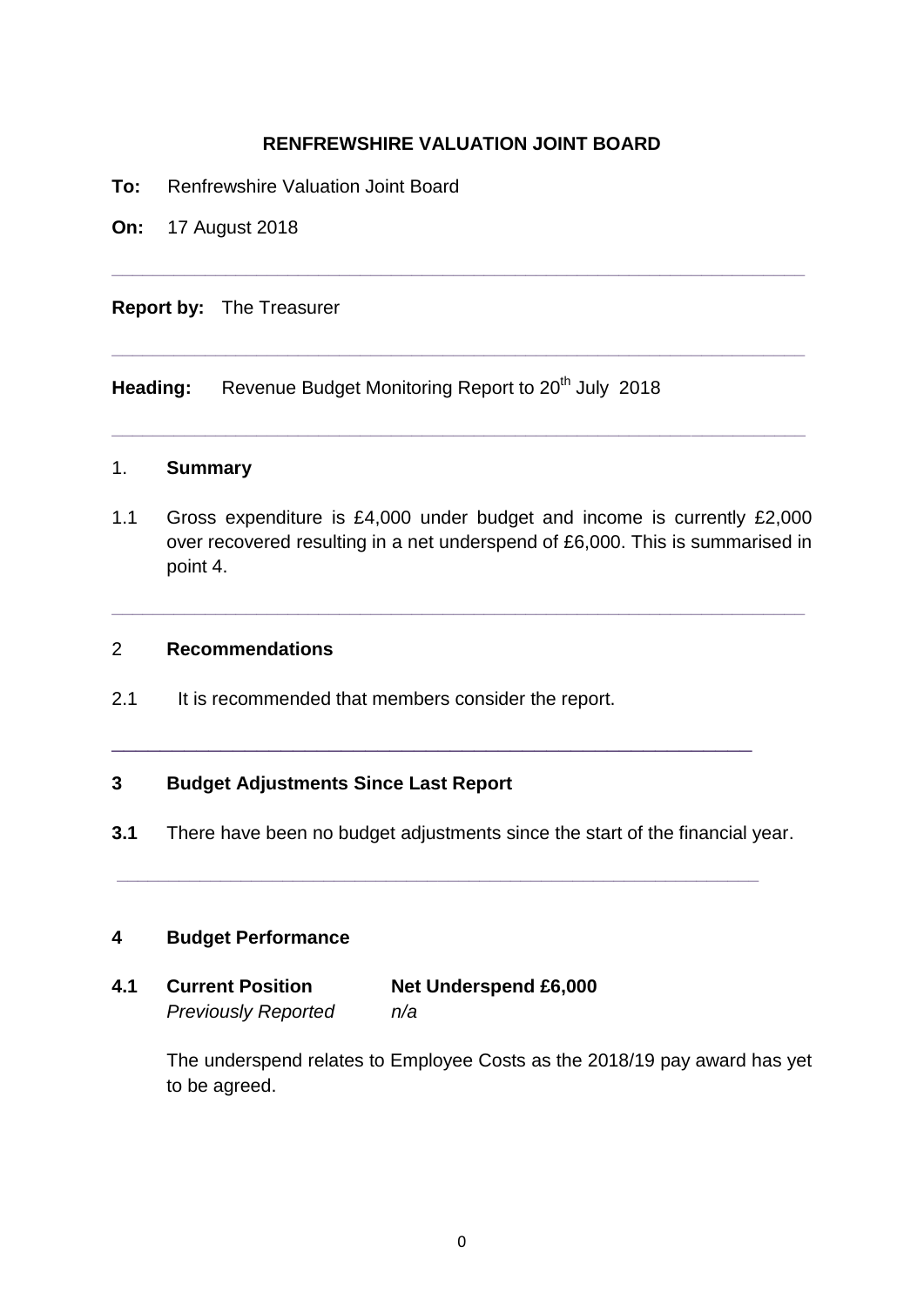# **Projected Year End Position**

The projected year end position is a deficit of £8,000, resulting in a draw on reserves of £74,700, compared to a budgeted draw on reserves of £66,700.

This is the result of an increase in superannuation contributions and a recharge of salary costs from Renfrewshire Council for legal expertise, as a result of GDPR.

**\_\_\_\_\_\_\_\_\_\_\_\_\_\_\_\_\_\_\_\_\_\_\_\_\_\_\_\_\_\_\_\_\_\_\_\_\_\_\_\_\_\_\_\_\_\_\_\_\_\_\_\_\_\_\_\_\_\_\_\_\_\_\_\_\_\_\_**